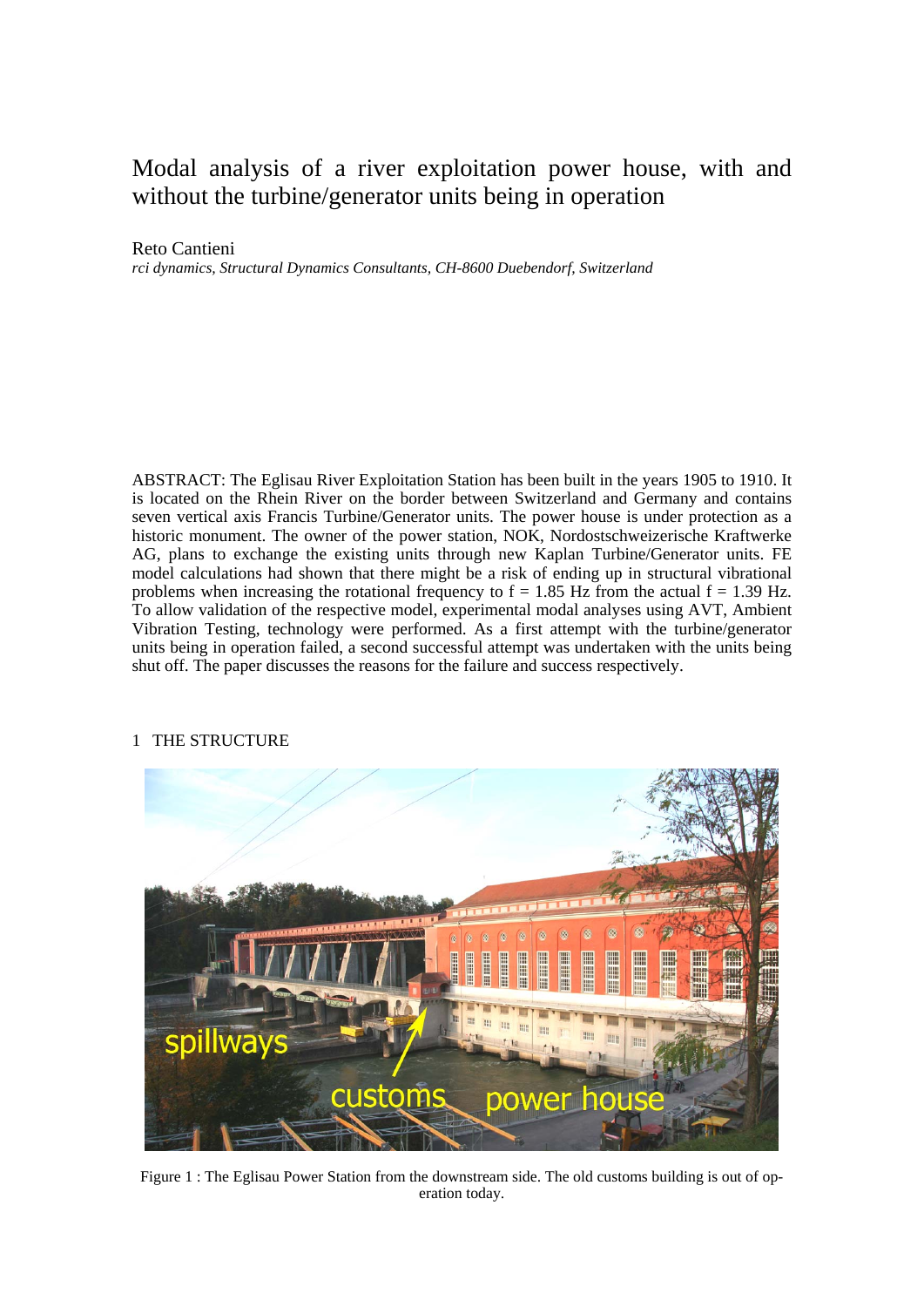The Eglisau power house is a reinforced concrete structure of about 90 m in length, 17 m in width and 45 m in total height (Fig. 1). It contains seven vertical axis Francis turbines and generators. Figure 2 gives a view into the machine house. We call the visible floor "machine floor" and the visible roof the "roof floor". What we can see on the machine floor are the covers of the seven generators. Underneath the machine floor, there is the so-called "turbine floor" which the top of the turbines is fixed to. The turbines themselves are located below the turbine floor where the power house is founded in rock (Fig. 3).



Figure 2 : View on the power house machine floor.



Figure 3 : Eglisau power house cross section (schematic).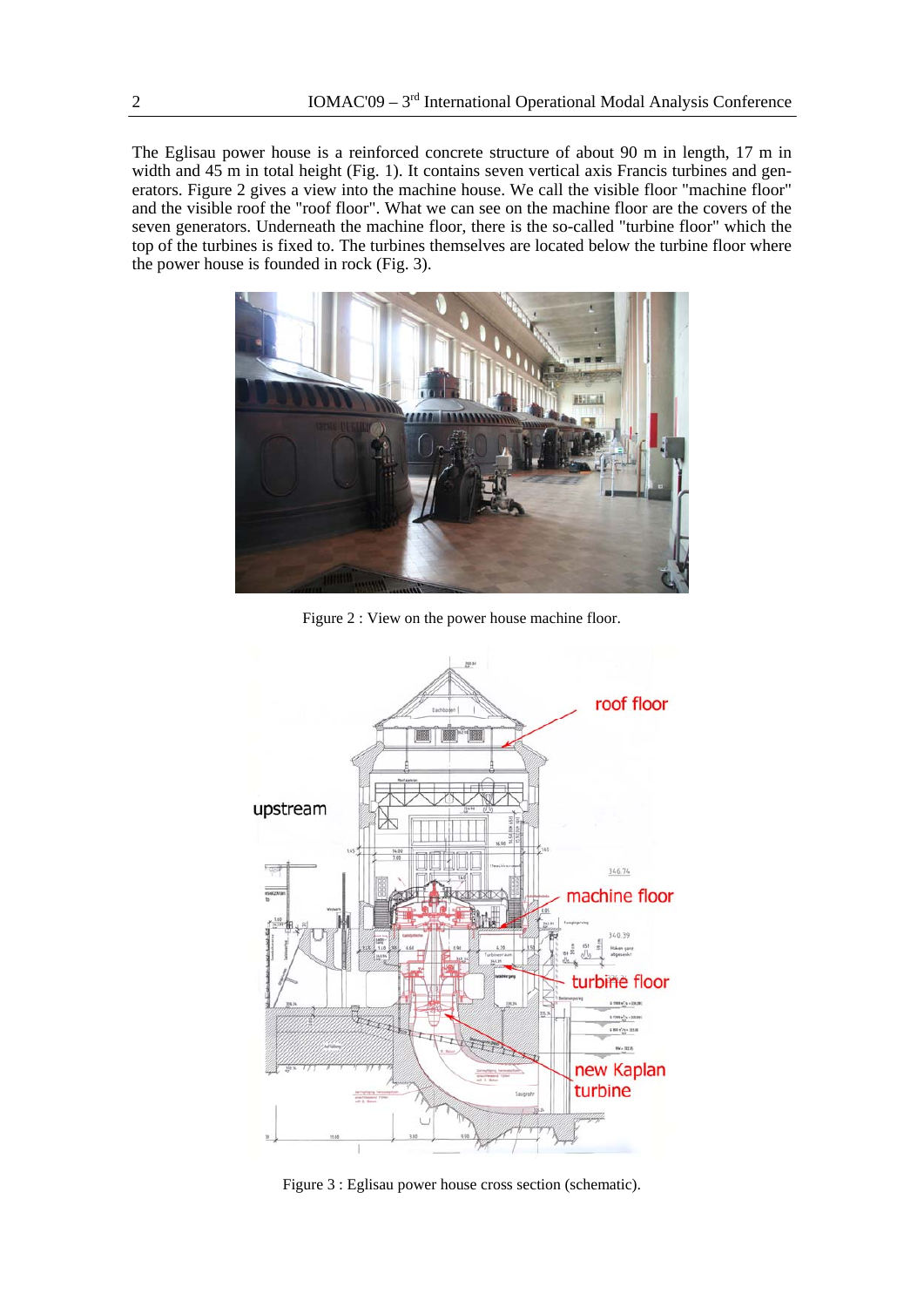#### 2 INSTRUMENTATION

A global and a local ambient test were planned to identify the structure's natural vibrations. The global test was concentrated on the power house global behavior whereas the local test was concentrated on the region of units G7 and G6. Due to space restrictions the local ambient test cannot be discussed here. It can however be mentioned that this test was performed with the turbine/generator units shut off and that the results were of very good quality.

Figure 4 shows a plan view of the instrumentation layout on the machine floor level. G1 to G7 indicate the position of the seven generators. It also shows the fact that there are two vertical joints from top to bottom dividing the power house into three parts: Between units G6 and G5 and between units G3 and G2. It was one of the basic goals of the investigation discussed here to identify the effect of these joints on the structural dynamic behavior of the power house. Therefore, a measurement section was located on both sides of these joints. The roof floor and turbine floor were instrumented in the same way as the machine floor.

This resulted in a total of 36 measurement points or 72 degrees of freedom. It was decided to concentrate on the horizontal behavior of the power house for global identification. The local identification, as mentioned above, was performed with using three-dimensional measurement points.



Figure 4 : Plan view of the instrumentation on the machine floor level for the global test. 203 is the reference point. Dimensions: m.



Figure 5: All measured degrees of freedom (left), and DOF's measured in setup 2 (right, references in blue). The levels "roof floor", "machine floor" and "turbine floor" can easily be identified. (The DOF's had to be adjusted to reality, the sensors not always having been installed in the planned horizontal directions.)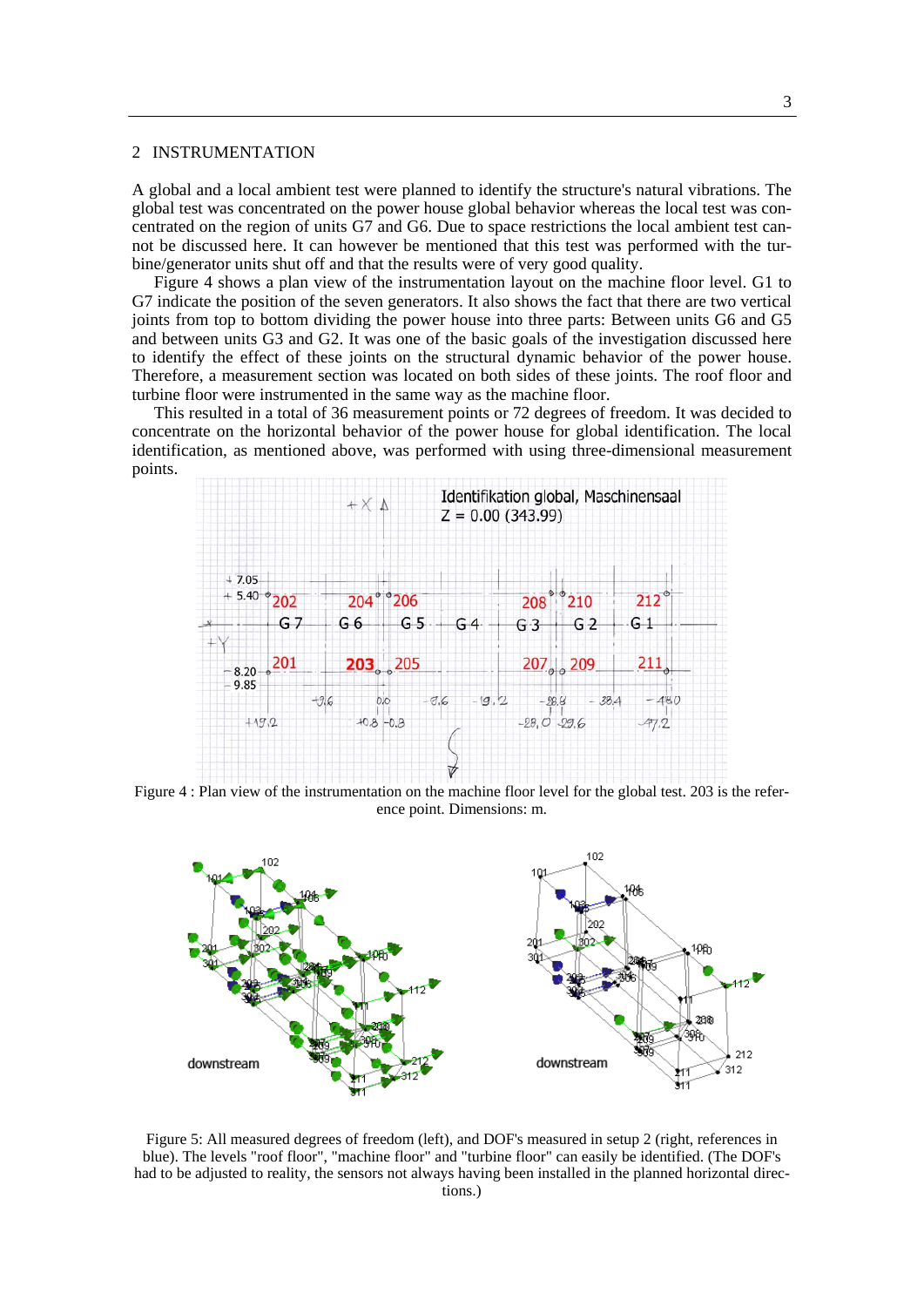# 3 DATA ACQUISITION AND PROCESSING

As can be seen from Figure 5, 12 DOF's were acquired in each setup with six DOF's being references and six being rovers. The number of reference DOF's seems to be quite generous but it was felt that the two horizontal directions should be referenced on all of the three measurement levels. Basically, there can hardly be too many references. The total of 66 roving DOF's was worked through with 11 setups.

The accelerometers used were of the PCB 393B31 type (10  $V/g$  sensitivity) and the data was acquired using an LMS Pimento frontend (24 bit resolution) and a laptop computer (Fig. 6).



Figure 6: A 2DOF- Sensor support (left) and the measurement center (right).

The sampling rate was set to  $s = 200$  Hz, the length of the time window per setup was chosen to 1'800 s (30 minutes). The latter was chosen to roughly 2'000 times the period of the lowest frequency involved,  $f = 1.39$  Hz,  $T = 0.72$  s, which would be 1'400 s. As many problems with data processing were to be expected, the length of the time window was chosen as to definitely be not too small.

The SVS ARTeMIS software suite was applied to process the data. To process the data of the test with the turbines being in operation (TUon), the FDD (Frequency Domain Decomposition) procedure offered by ARTeMIS Extractor could be applied only. For TUoff, EFDD (Enhanced Frequency Domain Decomposition) could be applied. Therefore, for TUon, no damping coefficients could be estimated. This fact was one of the main reasons for not accepting the TUon test results. The background question here was if resonance problems were to be expected and damping is a decisive factor when dealing with problems of this kind.

### 4 TEST PROGRAM

The test equipment was installed Monday, October 1st, 2007. Distributing the cables from the measurement center located close to unit G6 on the machine floor to the roof and turbine floors, such that there was enough cable length available to cope with all 11 setups was the time consuming part here. The global test with the units running and subsequent change of the instrumentation to "local" was performed Tuesday. Tuesday evening, data analysis yielded that the data quality was not good enough to allow identification of the structure's normal modes.

Wednesday morning, negotiations with the power station management yielded that they could shut off the units, but only once. According to the original planning in case the units would have to be shut off the local test would have been performed on day X and the second global test on day  $X+1$ . This had to be changed. The shut off process being completed after 1 hour and a half, the local test was performed Wednesday between 10 am and 5 pm, the second global test was ready 7 pm and finished 1 am, and the whole operation was finished 4 am Thursday morning. Restarting of the units is even more time consuming than shutting them off: about 4 hours. It can be added here that all seven units had been shut off exactly once in the power station life time: during the flood of 1999, when the Rhein River contained so much wood that the spillways had to be opened and the power station had to be closed down.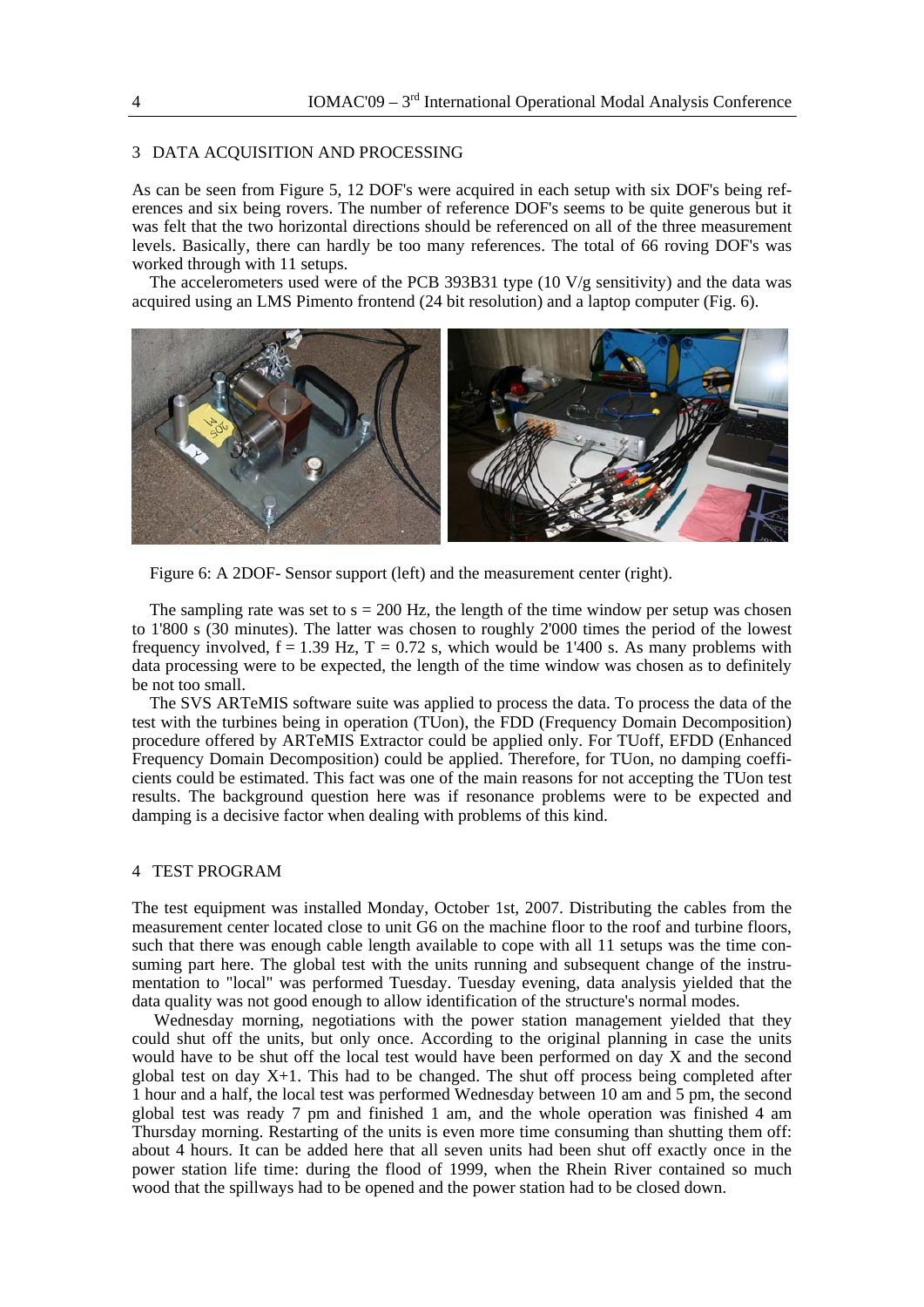#### 5 RESULTS

#### *5.1 SVD Diagrams*

With the sampling rate  $s = 200$  Hz, the Nyquist frequency lies at  $f = 100$  Hz. The 0...100 Hz SVD diagrams (Singular Value Decomposition) for both global tests are presented in Figure 7. It becomes clear that the structural response for TUon is dominated by the vibrations forced by the units rotating at  $f = 1.39$  Hz (and including all harmonics) and that for TUoff, the main energy of the response is concentrated in the range below  $f = 10$  Hz.

Concerning the rotation of the units: There is no synchronisation problem here because all the seven units are driven through the frequency required by the power network (50 Hz). Reduction of this frequency to  $f = 1.39$  Hz is a consequence of the number of pole shoes located at the generator circumference (36). And this driving frequency is taken from the network. Therefore, all seven units rotate with exactly the same frequency, which, at least, is nice.

For the continuation of the discussion the  $f = 0...10$  Hz range will be taken into consideration only. Figure 8 gives the same SVD diagrams as Figure 7 but for  $f = 0...10$  Hz and with the picked modes indicated. For TUon it is easy to see that small signs of natural structural vibrations can be distinguished between the peaks representing the turbine's rotation. For TUoff almost all peaks represent physically meaningful modes. For some peaks, where no mode indicator line is given, damping estimation using EFDD was not possible. Damping estimation using EFDD requires manual estimation for all modes and all setups. Problems arise in cases where a mode exists in some of the setups but not in all of them.



Figure 7 : SVD Diagram (Singular Value Decomposition) for all 11 setups for TUon and TUoff .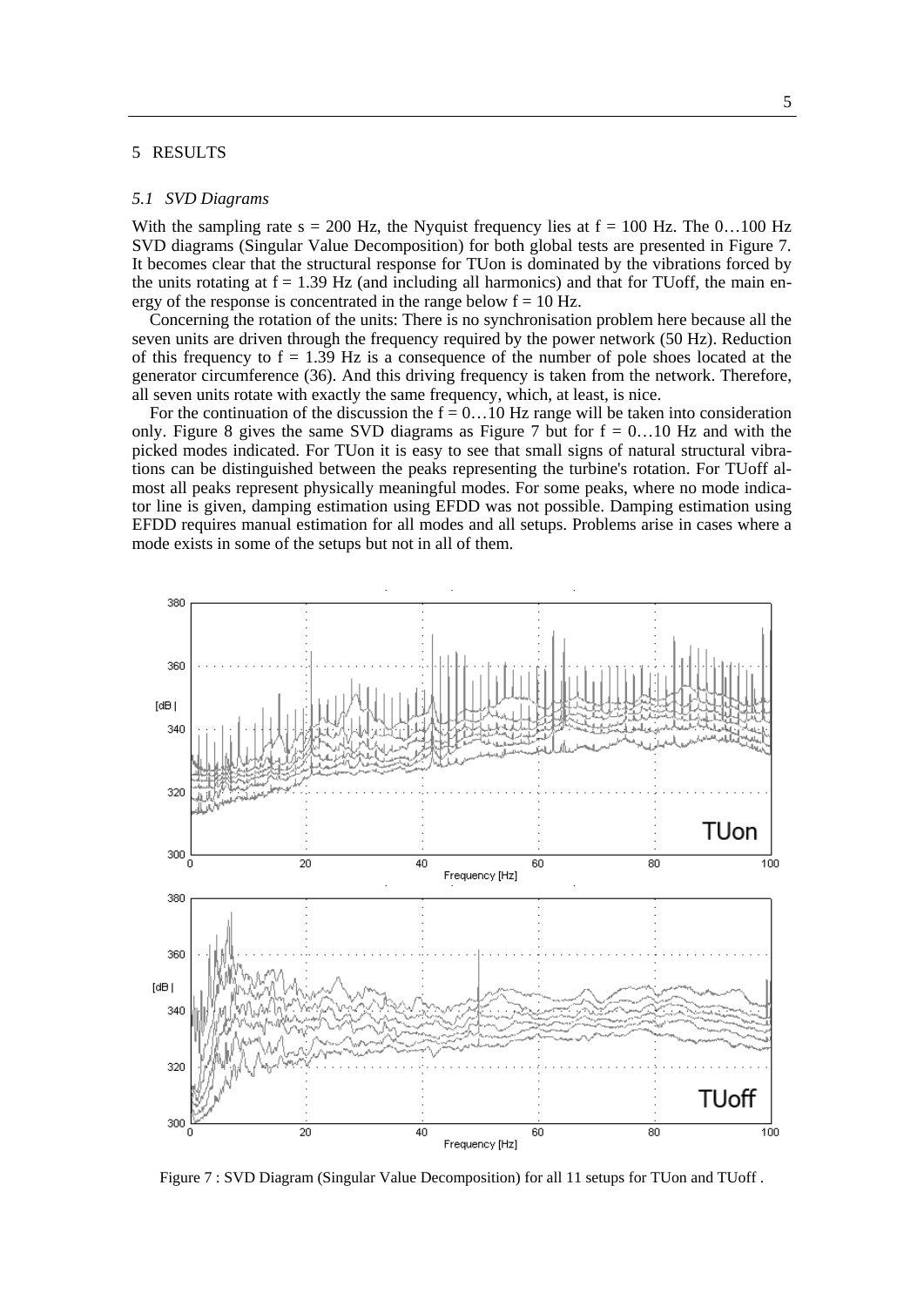

Figure 8 : SVD (Singular Value Decomposition) for all 11 setups for TUon and TUoff.

## *5.2 Natural frequencies and mode shapes*

The modes having been "identified" according to Figure 8 are summarized concerning frequency and damping (for TUoff) in Figure 9. This figure also gives the MAC value. The related mode shapes, as far as mode pairs could be established, are given in Figure 10.

| Mode           | freq. TUon | freq. TUoff | damp. TUoff | st. dev. damp.           | <b>MAC</b> |
|----------------|------------|-------------|-------------|--------------------------|------------|
| pair           | [Hz]       | [Hz]        | [%]         | TU of $\lceil \% \rceil$ | TUon/TUoff |
|                | 1.83       | 1.86        | 1.15        | 0.16                     | 0.003      |
| 2              | 3.17       | 3.29        | 0.91        | 0.06                     | 0.15       |
|                |            | 4.24        | 1.15        | 0.19                     |            |
| 3              | 4.49       | 4.52        | 0.73        | 0.06                     | 0.47       |
|                |            | 4.99        | 0.46        | 0.11                     |            |
|                |            | 5.49        | 2.16        | 0.32                     |            |
| $\overline{4}$ | 6.10       | 6.15        | 0.55        | 0.16                     | 0.64       |
|                |            | 6.27        | 0.44        | 0.16                     |            |
| 5              | 6.47       | 6.55        | 0.75        | 0.18                     | 0.82       |
| 6              | 7.30       | 7.07        | 0.31        | 0.03                     | 0.51       |

Figure 9 : Natural frequencies as determined for TUon and TUoff plus damping values for TUoff.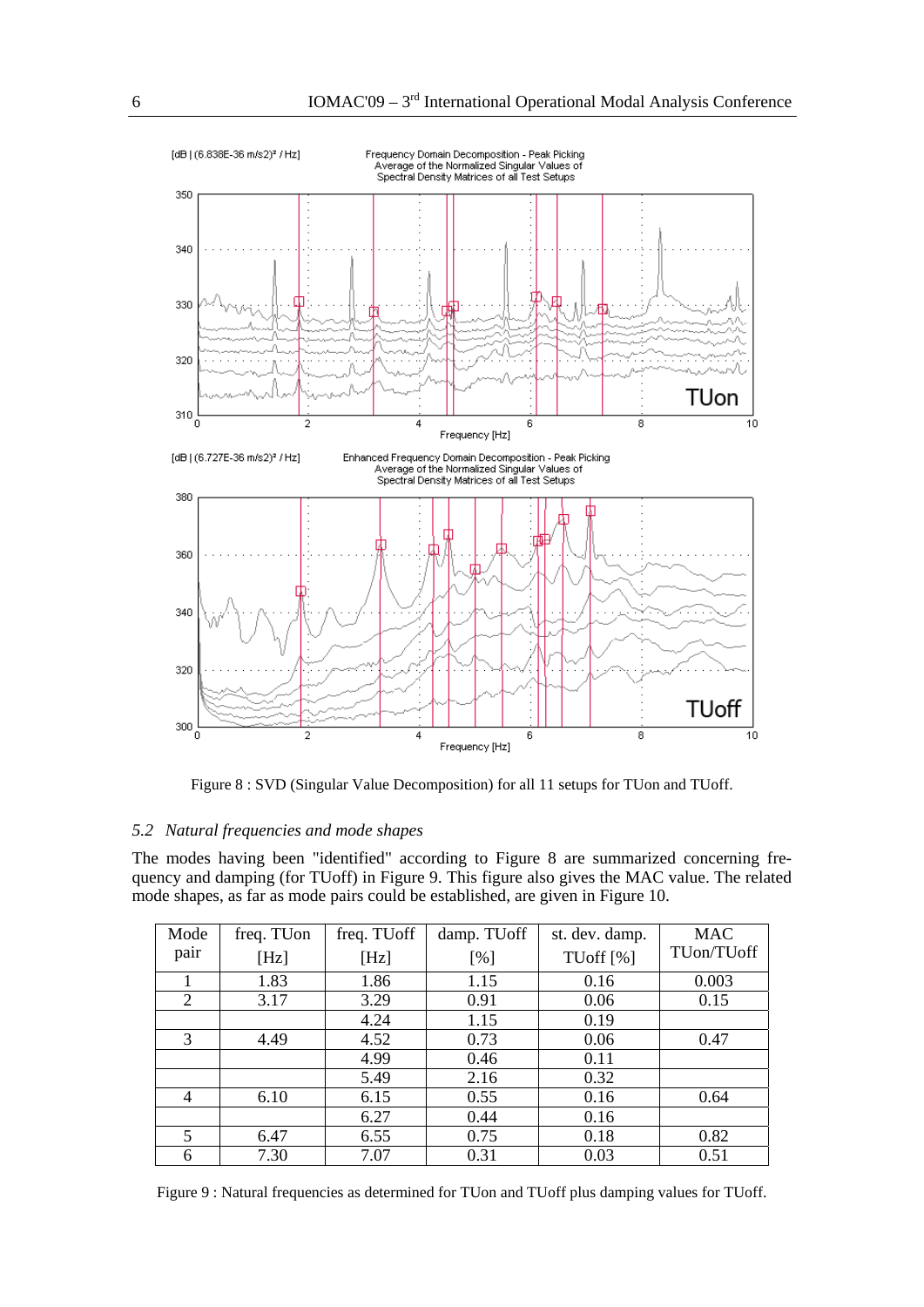![](_page_6_Figure_0.jpeg)

Figure 10: Mode shapes as determined for TUon and TUoff. Also indicated are the MAC values.

The MAC-value (Modal Assurance Criterion) gives a number between Zero and One for the degree of coincidence between two mode shapes. It is interesting to see that this value lies between 0.003 and 0.82 for the six mode pairs discussed here. What can not really be seen in Figure 10 is the fact that, in the cases of MAC being below MAC =  $0.45$ , the mode shape is dominated by the rotational movement of the machine floor. This can however be seen when having a look at the animated mode shapes (if not available: please order at  $\frac{ric@rcidynamics.ch)}{c@rcidynamics.ch}$ .

The turbine/generator related rotational movement is present in all mode shapes. This applies however for the regions of G7/6 and G2/1 only (Fig. 4). It is open to speculations why the power house middle part does not really rotate with the units running. Anyway, the rotational